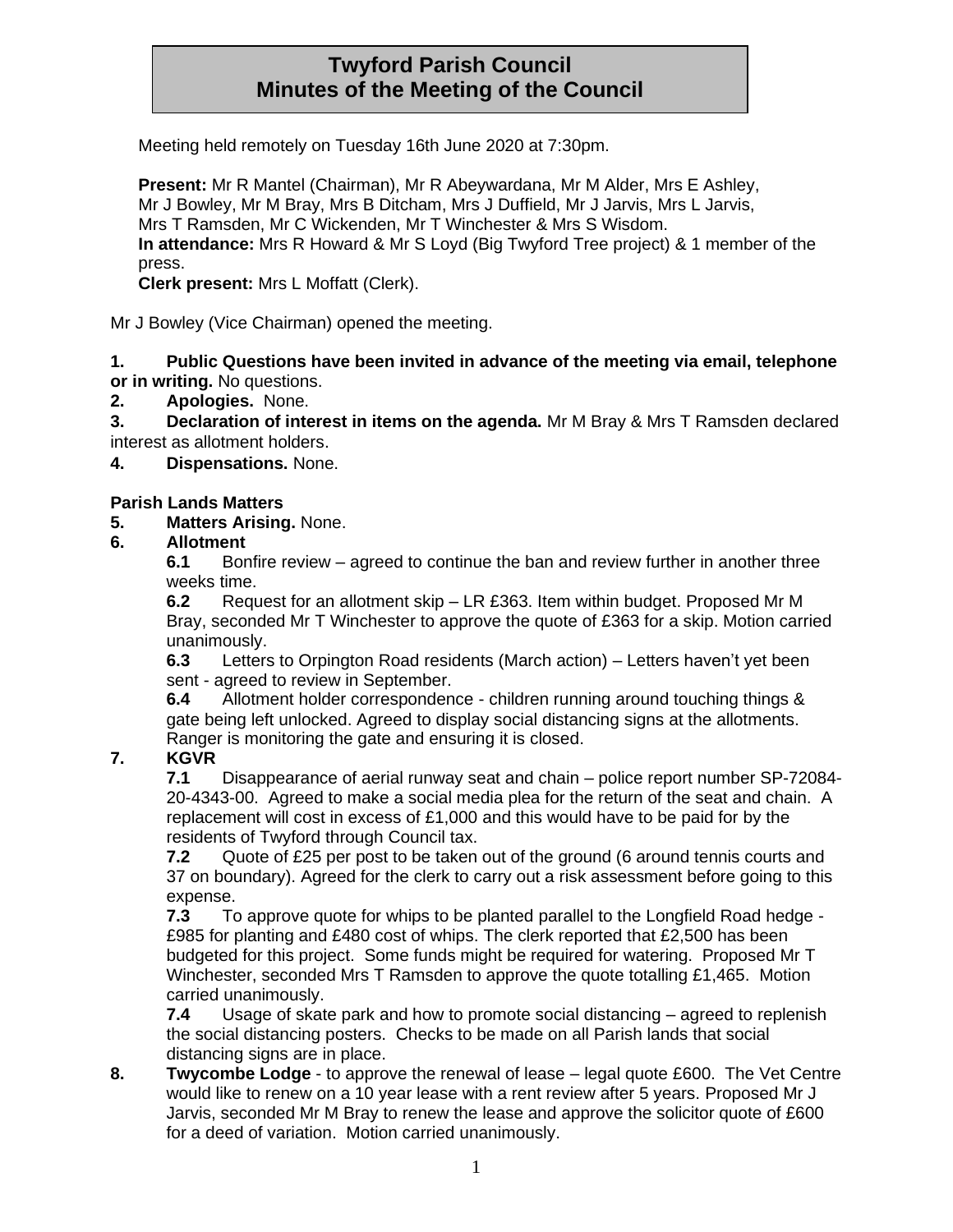## **9. Stanlake Meadow**

**9.1** Resident correspondence requesting a path – after discussion it was agreed no action.

**9.2** Big tree planting project

Mrs Rebecca Howard talked through an illustration showing the proposed tree layout in preparation for the tree planting in November. Crowd fundraising has funded the trees. Mr Stephen Loyd reported on the 'Friends of Stanlake Copse' group which its hoped will help with watering. It's also hoped to hold a training / information day in March.

**9.2.1** To consider a quote for rotavation of the Silver Glade area and area in front of the bench [this would need to be done 1-2 weeks before the planting day]  $$ carried forward pending a quote.

**9.2.2** Approve additional long grass areas – approved.

**9.2.3** Organise tent for registrations – cost implications? Scouts to be approached.

**9.2.4** What will we call the area? Stanlake Park? Stanlake Meadow Copse? Stanlake Woodland? Check on definition of copse [note: definition generally came up as 'small area of trees'] Agreed to call the area Stanlake Meadow Copse.

The clerk reported that progress in being made with the water supply and the quote will be considered at the next meeting.

**9.3** Cricket square increased in size and watering – Clerk to write to ask the Cricket club if this is so as permission should have been sought.

**9.4** To approve quote for hedge laying (hedge parallel to Stanlake Lane) £2,320. Budgeted funds £2500. Proposed Mr T Winchester, seconded Mr M Bray, to approve the quote of £2,320. Motion carried unanimously.

**9.5** Unauthorised encampment

**9.5.1** Review of the procedure – generally it was felt that the procedure went well and using the bailiffs resulted in their swift moving on. Mr R Abeywardana felt that a flow chart would be useful to help understand the process.

**9.5.2** Support from Wokingham Borough Council – Proposed Mr T Winchester, seconded Mrs B Ditcham for the Clerk to write to WBC saying that their provision for transient sites is inadequate. Motion carried nem con. Mr Bowley asked that the WBC protocol should make provision for Parish Councils to deal directly with inspectors.

**9.5.3** Support from Thames Valley Police – the Council felt that their approach was inconsistent.

**9.5.4** To re-consider more secure gates (quote circulated 9.06.20) & other security. Proposed Mrs B Ditcham, seconded Mrs S Wisdom to **RECOMMEND to Full Council** to approve the quote of £5,050 per tractor gate and purchase two for Stanlake Meadow. Motion carried 13 in favour, 1 against. Agreed for the clerk to negotiate a discount on purchase of 2 or 4 gates and to report to next weeks meeting with a view to considering gates for KGVR.

**9.6** Waste contract – to consider 2 x waste collections weekly at KGVR and Stanlake Meadow. Item within budget. Proposed Mr T Winchester, seconded Mr M Bray to approve total costs of £247 per month to have the park waste bins emptied twice weekly (Monday and Friday). Motion carried unanimously.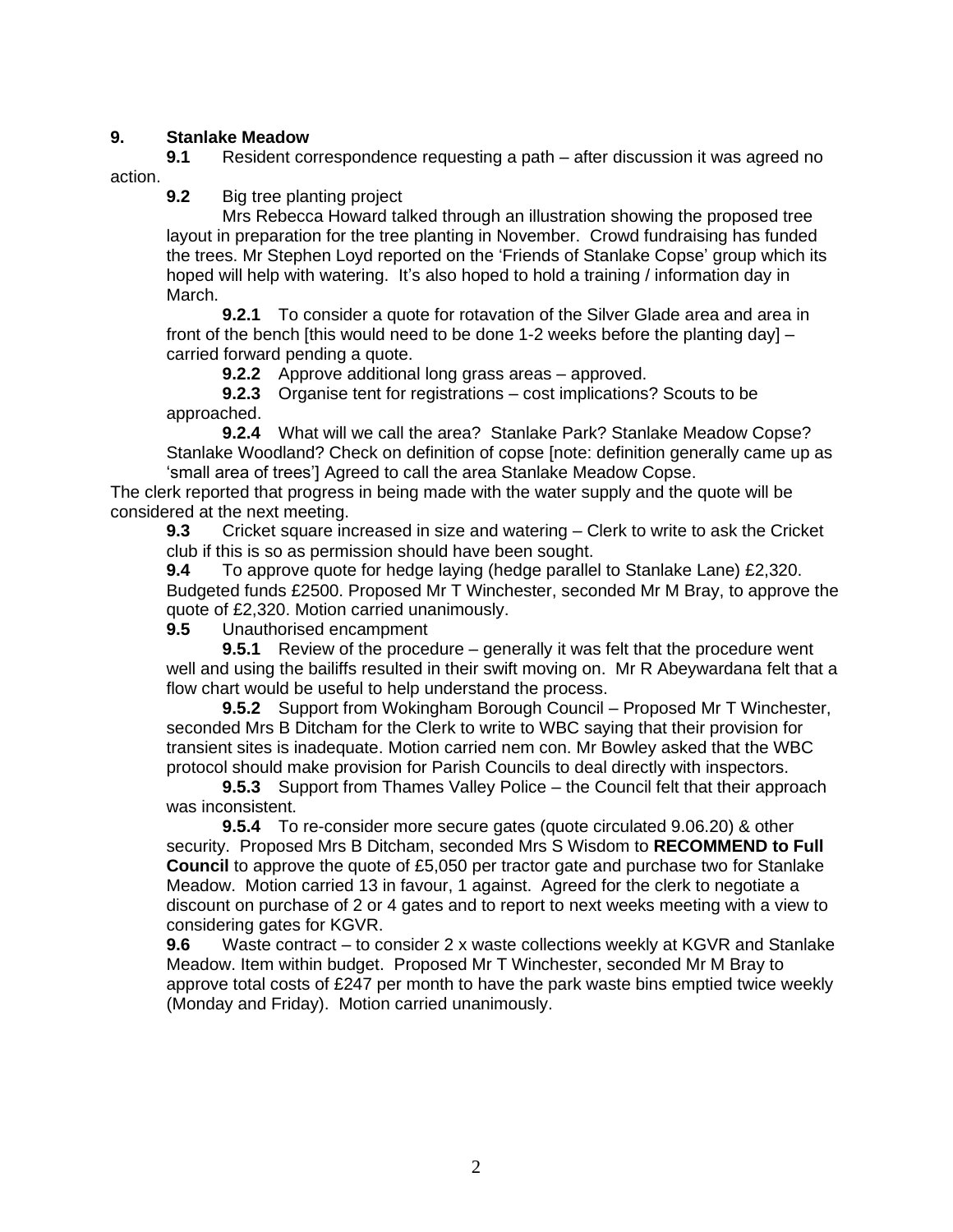# **Parish Lands Committee items to note:**

**1.** Playground repairs - Order placed to Sovereign for Carousel repairs (email 28.05.20) & swing seat ordered (28.05.20) – incurred extra £15 delivery charge – total £57.

- **2. Burial**  Albert William Spicer.
- **3. Stanlake Pavilion** works to investigate poor flow to showers carried out 9/6/20.
- **4. KGVR easterly path**  Ranger has cleared debris from hedge side of path.
- **5. Burial Ground tree works**  completed 2/6/20 (photos circulated 05.06.20).

**6. LR fencing works** chased 05/06/20 – contractor waiting until works can be carried out safely under covid-19.

**7. KGVR memorial bench installation** chased 05/06/20 – contractor waiting until works can be carried out safely under covid-19.

**8. KGVR football socket –** mangled email 5/06/20 - replacement ordered at cost of £34.

Mr R Mantel took the Chair.

**10. Minutes of the Full Council meeting held on 9th June 2020 (to be signed at a later date).** Approval of the minutes as a true and accurate record proposed Mr C Wickenden, seconded Mr M Alder, motion nem con.

## **11. Clerks report**

The Clerk reported Oak Processionary Moth caterpillars at Ruscombe Down on Stanlake Lane. There may be costs incurred in seeking the advice of a professional arborist to check the trees in Stanlake Meadow.

## **12. Community Resilience program**

**12.1** Twyforward Arts and Crafts Festival 2020 - Mr R Abeywardana reported. Leaflets will be delivered by councillors and TATA members by the end of this week. Virtual Twyford in Bloom submissions will be shared on the Twyforward web page. 10 lockdown doorstep photos have been taken so far. The Colleton School have shared Twyforward in their newsletter. Mrs S Wisdom talked through a spreadsheet showing the open air cinema costings and talked through the plans. A budget of £4,000 will be required in order to run a free event limited to 499 attendees. Proposed Mr R Abeywardana, seconded Mr M Alder to **RECOMMEND to Full Council** a budget of £4,000 for the Open Air Cinema. Motion carried 12 in favour, 2 against.

**12.2** Health and Wellbeing website page – Mrs E Ashley reported on the good progress of the webpage.

- **12.3** Wokingham Community Hub update carried forward.
- **12.4** Green Prescriptions carried forward.

**13. Local green space designations** The following sites were agreed to be submitted to Wokingham Borough Council: King George V field; Stanlake Meadows; Malvern Way open space; Broad Hinton open spaces; Orchard Estate open space; Springfield Park open space; Hermitage Drive open space; Open areas around and between Wessex Gardens and Hurst Park Road; Chaseside Avenue open space; London Rd Allotments; Hurst Rd Allotments; TPC Burial Ground; Millennium Garden.

## **14. Communication & liaison with other groups within the Parish**

**14.1** WBC meeting to support Twyford shops to re-open 11.06.20 – carried forward.

## **15. Items to be discussed at the next meeting** no items.

# **16. Date of next meeting: Tuesday 23rd June 2020**

Lucy Moffatt (Clerk), Twyford Parish Council, PO box 8250, Reading, Berks, RG6 9SZ.Telephone 0118 9345444. An answer phone is available, please be prepared to leave your name and telephone number as the Clerk's hours are flexible. Associated reports are available from the Clerk on request.